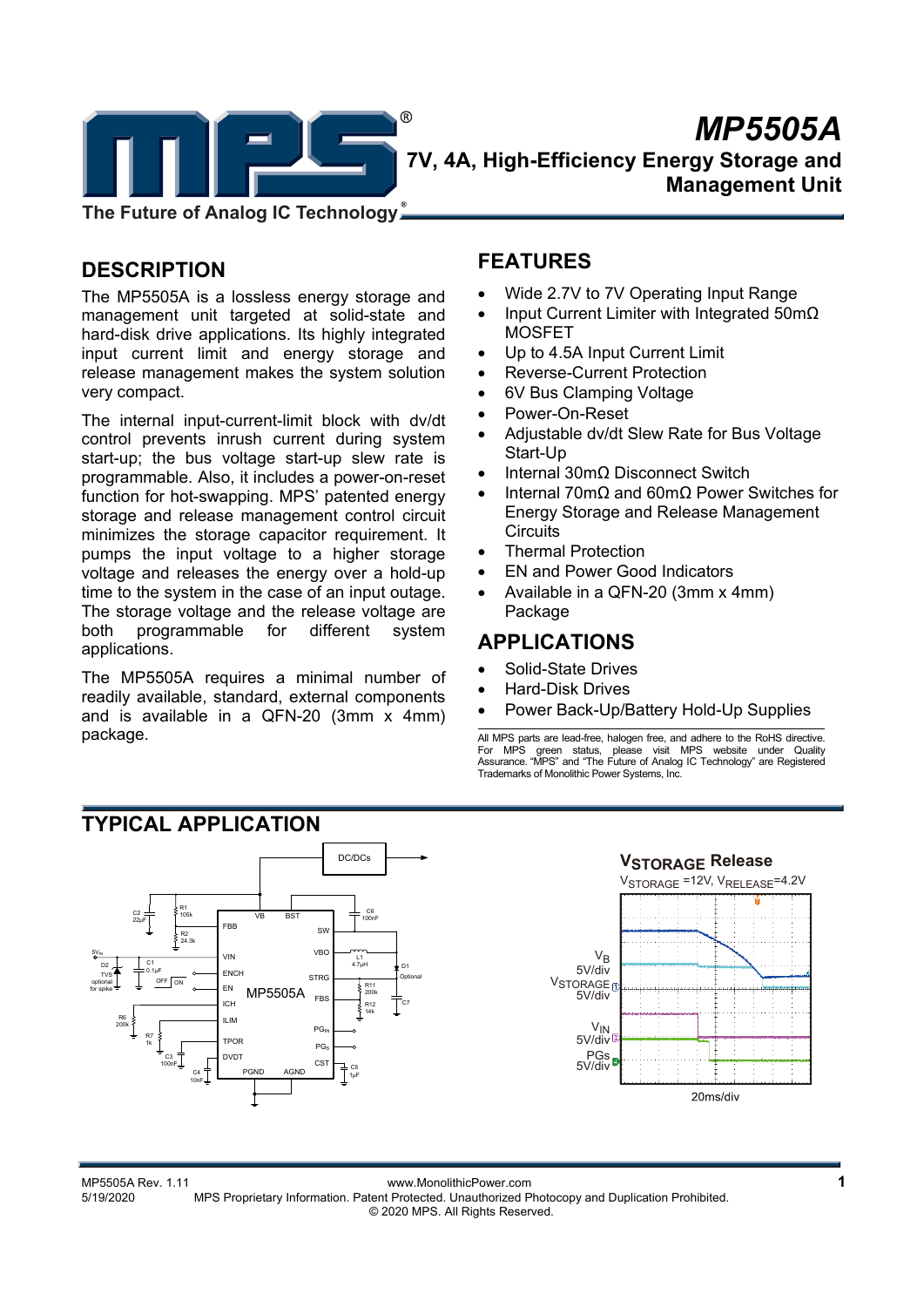

### **ORDERING INFORMATION**

| Part Number*     | $\mathsf{^o}$ ackage | <b>Top Marking</b> |
|------------------|----------------------|--------------------|
| <b>MP5505AGL</b> | QFN-20 (3mmx4mm)     | See Below          |

\* For Tape & Reel, add suffix –Z (e.g. MP5505AGL–Z);

### **TOP MARKING**

MP: MPS prefix; Y: year code; W: week code: 5505A: first five digits of the part number; LLL: lot number;



### **PACKAGE REFERENCE**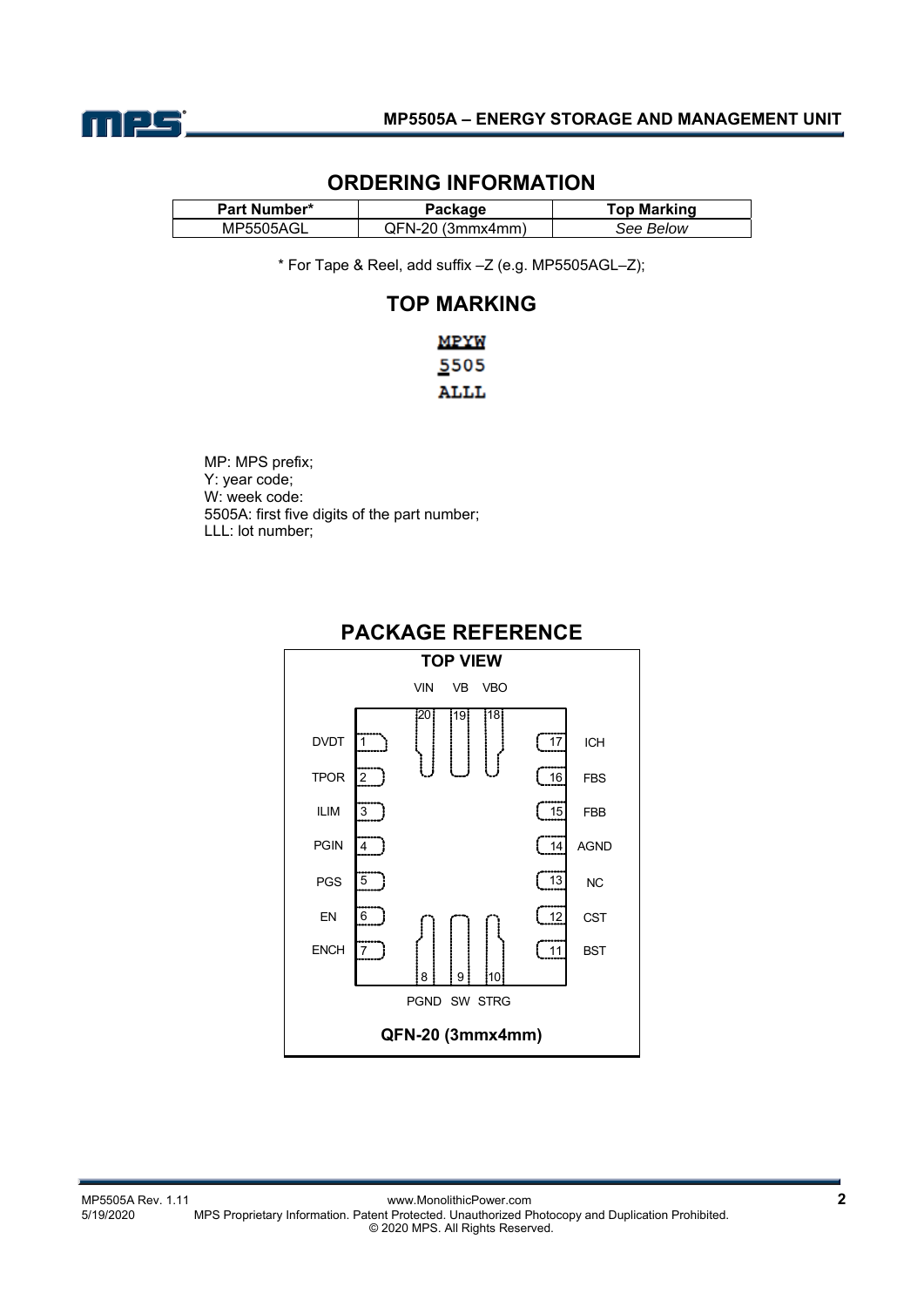

### **ABSOLUTE MAXIMUM RATINGS (1)**

| Continuous Power Dissipation $(T_A = +25^{\circ}C)^{(2)}$ |  |
|-----------------------------------------------------------|--|
|                                                           |  |
|                                                           |  |
|                                                           |  |
| Operating Temperature -40°C to +85°C                      |  |

### *Recommended Operating Conditions* **(3)**

| Storage Voltage $V_{STRG}$ $V_{IN}$ to 30V         |  |
|----------------------------------------------------|--|
| Operating Junction Temp. $(T_J)$ . -40°C to +125°C |  |

## *Thermal Resistance* **(4)** *θJA θJC*

QFN-20 (3mmx4mm) .............. 48 ....... 10 ... °C/W

#### **Notes:**

1) Exceeding these ratings may damage the device.

- 2) The maximum power dissipation is a function of the maximum junction temperature  $T_J$  (MAX), the junction-to-ambient thermal resistance  $θ<sub>JA</sub>$ , and the ambient temperature  $T_A$ . The maximum continuous power dissipation at any ambient temperature is calculated by  $P_D$  (MAX) = (T<sub>J</sub> (MAX)-T<sub>A</sub>)/ $\theta_{JA}$ . Exceeding the maximum allowable power dissipation will produce an excessive die temperature, causing the regulator to go into thermal shutdown. Internal thermal shutdown circuitry protects the device from permanent damage.
- 3) The device is not guaranteed to function outside of its operating conditions.
- 4) Measured on JESD51-7, 4-layer PCB.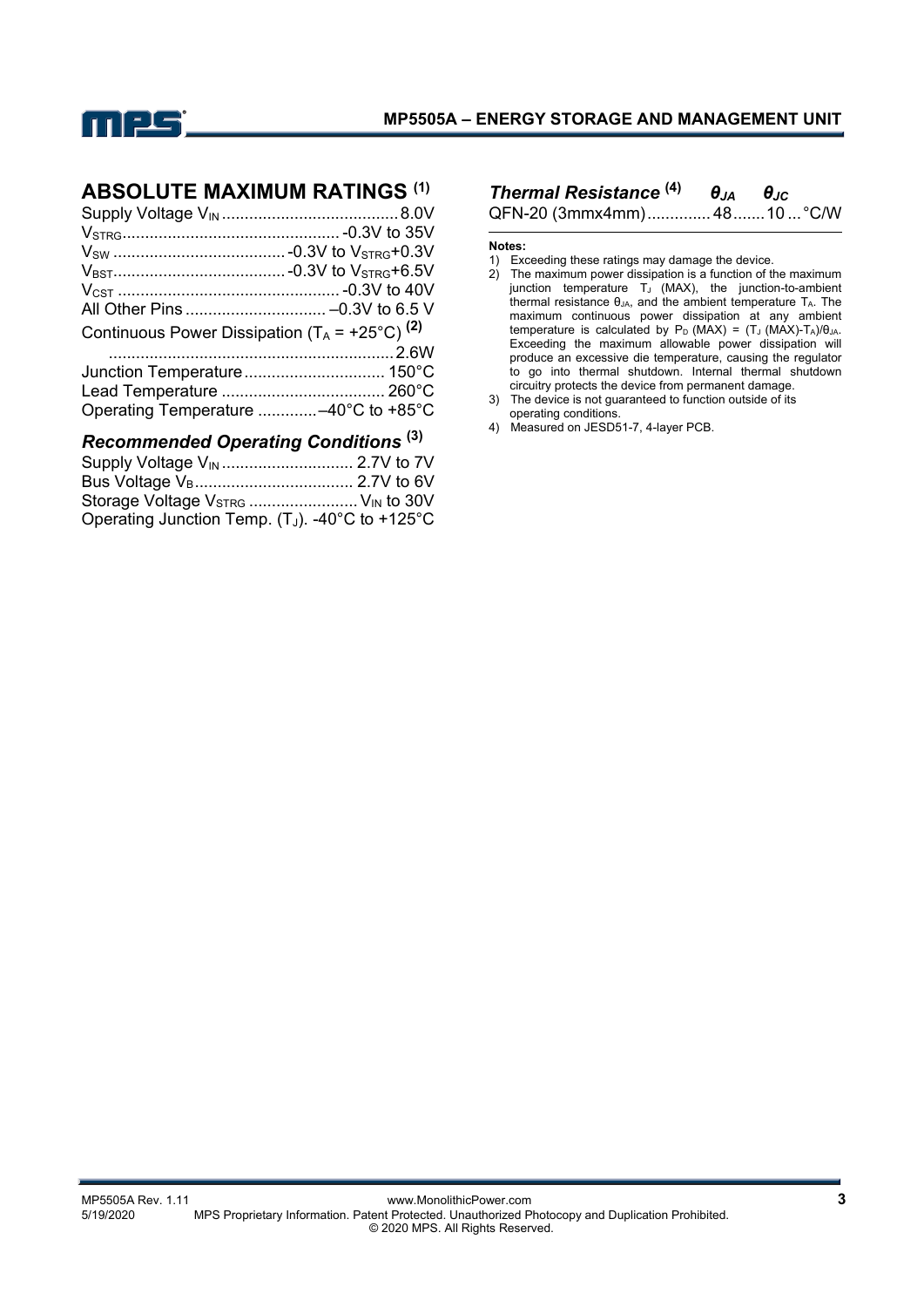

# **ELECTRICAL CHARACTERISTICS**

V<sub>IN</sub> = 5.0V, T<sub>A</sub> = 25°C, unless otherwise noted.

| <b>Parameter</b>                                                | Symbol                    | <b>Condition</b>                                                         | Min    | <b>Typ</b> | Max            | <b>Units</b> |
|-----------------------------------------------------------------|---------------------------|--------------------------------------------------------------------------|--------|------------|----------------|--------------|
| Input-Supply Voltage Range                                      | <b>V<sub>IN</sub></b>     |                                                                          | 2.7    |            | $\overline{7}$ | V            |
| Supply Current (Shutdown)                                       | $\mathsf{ls}$             | $V_{EN} = 0V$                                                            |        |            | $\overline{2}$ | μA           |
| Supply Current (Quiescent)                                      | lo                        | VEN/ENCH=2V, VFBB/FBS=1V                                                 |        |            | $\overline{2}$ | mA           |
| Thermal Shutdown <sup>(6)</sup>                                 | T <sub>SD</sub>           |                                                                          |        | 150        |                | $^{\circ}C$  |
| <b>Thermal Shutdown</b><br>Hysteresis <sup>(6)</sup>            | <b>T</b> <sub>HYS</sub>   |                                                                          |        | 30         |                | $^{\circ}C$  |
| <b>VIN Under-Voltage Lockout</b><br><b>Threshold Rising</b>     | <b>INUVR</b>              |                                                                          |        | 2.5        | 2.7            | V            |
| <b>VIN Under-Voltage Lockout</b><br><b>Threshold Hysteresis</b> | <b>INUV<sub>HYS</sub></b> |                                                                          | 0.3    | 0.4        | 0.5            | V            |
| <b>EN/ENCH UVLO Threshold</b><br>Rising                         | EN <sub>R</sub>           |                                                                          |        |            | 1.2            | V            |
| EN/ENCH UVLO Threshold<br>Falling                               | ENF                       |                                                                          | 0.4    |            |                | V            |
| Current-Limit FET ON                                            | $R_{DSON}$ $(7)$          | $V_{IN} = 5V$ , $I_B = 0.5A$                                             |        | 50         | 65             |              |
| Resistance                                                      |                           | $V_{IN} = 3.3V, I_B = 0.5A$                                              |        | 68         | 83             | $m\Omega$    |
|                                                                 |                           | $RILIM=1.07k\Omega$                                                      |        | 4.6        |                |              |
| <b>Continuous Current Limit</b>                                 | <b>LIM</b>                | $RILIM=1.2k\Omega$                                                       |        | 4.1        |                | A            |
|                                                                 |                           | $R_{ILIM} = 1.4 k\Omega$                                                 | $-10%$ | 3.7        | 10%            |              |
| Off-State Leakage Current                                       | <b>ILEAK</b>              | V <sub>IN</sub> =6V, V <sub>B</sub> =0V or<br>$V_B = 6V$ , $V_{IN} = 0V$ |        |            | $\overline{2}$ | μA           |
| <b>Clamping Voltage</b>                                         | <b>VCLAMP</b>             | $V_{IN} = 7V$                                                            | $+10%$ | 6          | $+10%$         | $\vee$       |
|                                                                 |                           | <b>DVDT Pin Floating</b>                                                 | 0.5    | 0.9        | 1.5            |              |
| Rise Time (dv/dt)                                               | <b>TR</b>                 | $C_{\text{dv/dt}} = 10nF$                                                |        | 10         |                | ms           |
|                                                                 |                           | $C_{\text{d}v/dt}$ =100nF                                                |        | 100        |                |              |
|                                                                 |                           | <b>TPOR Pin Floating</b>                                                 |        | 0.4        |                |              |
| Internal RESET Delay Time                                       | $\tau_D$                  | $C_{TPOR} = 100nF$                                                       |        | 100        |                | ms           |
|                                                                 |                           | CTPOR=500nF                                                              |        | 500        |                |              |
| Pre-Charge Current                                              | ICH_PRE                   |                                                                          |        | 130        |                | mA           |
| Charge Peak Current @                                           |                           | ICH Pin Floating                                                         |        | 500        |                |              |
| Boost Mode                                                      | Iсн                       | $R_{\text{ICH}} = 100 \text{k}\Omega$                                    |        | 400        |                | mA           |
|                                                                 |                           | $R_{\text{ICH}} = 200 \text{k}\Omega$                                    |        | 200        |                |              |
| Boost Disconnect Switch R <sub>on</sub>                         | R <sub>dison</sub>        |                                                                          |        | 30         | 35             | mΩ           |
| Energy Management HS R <sub>on</sub>                            | R <sub>Hon</sub>          |                                                                          |        | 70         |                | $m\Omega$    |
| Energy Management LS R <sub>on</sub>                            | $R_{Lon}$                 |                                                                          |        | 60         |                | $m\Omega$    |
| Feedback Voltage                                                | VFBB, VFBS                |                                                                          | 0.77   | 0.79       | 0.81           | V            |
| <b>Feedback Current</b>                                         | <b>I</b> FBB              | VFBB=VFBS=0.79V                                                          |        |            | 50             | nA           |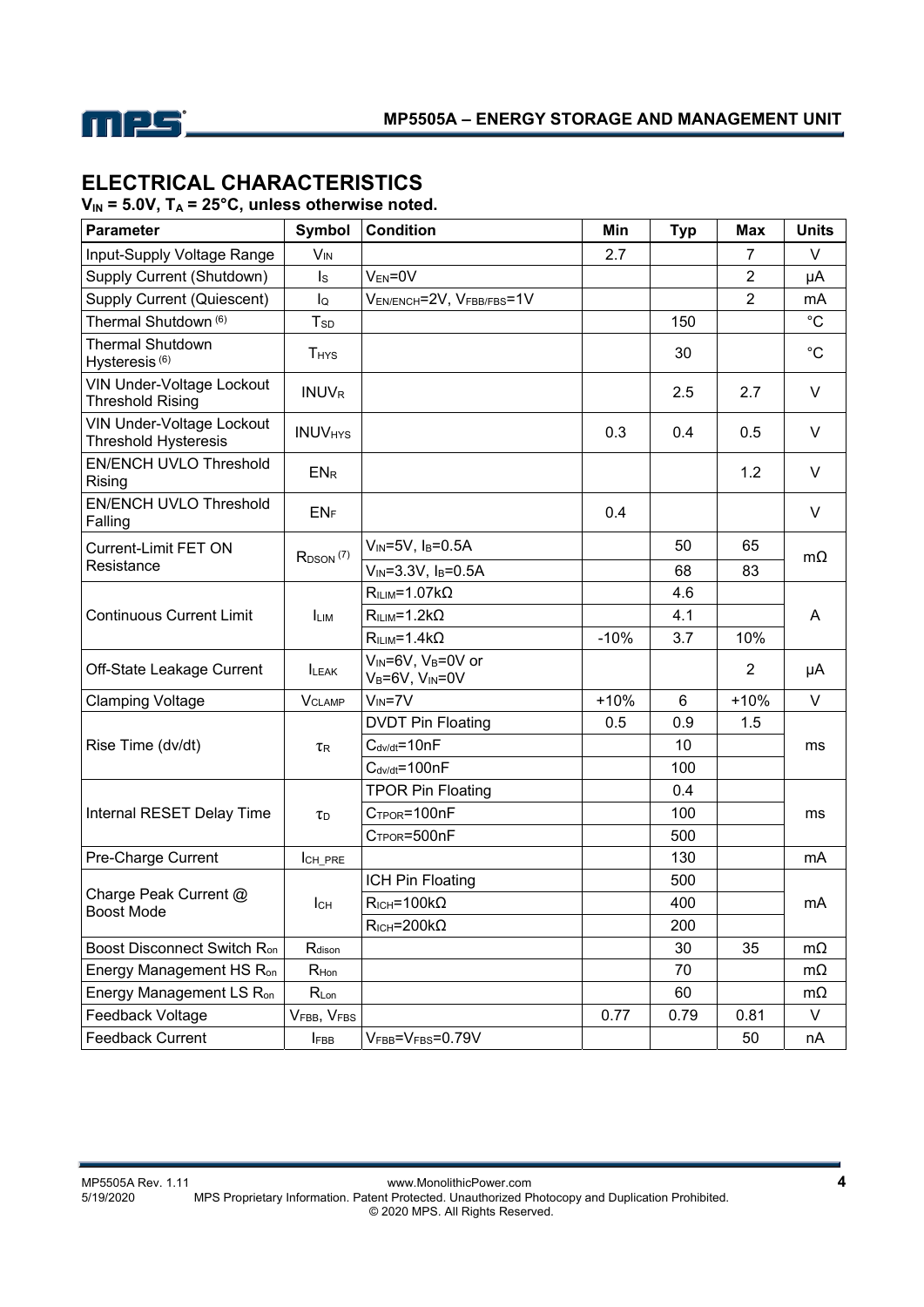

# **ELECTRICAL CHARACTERISTICS** *(continued)*

 $V_{IN}$  = 5.0V,  $T_A$  = 25°C, unless otherwise noted.

| Parameter                                                        | Symbol                             | <b>Condition</b> | Min  | <b>Typ</b> | <b>Max</b> | <b>Units</b> |
|------------------------------------------------------------------|------------------------------------|------------------|------|------------|------------|--------------|
| PG <sub>s</sub> High Threshold                                   | $PG_{H_S}$                         |                  |      | 0.95       |            | <b>VFBS</b>  |
| PG <sub>s</sub> Low Threshold                                    | $PGL_S$                            |                  |      | 0.9        |            | <b>VFBS</b>  |
| PG <sub>s</sub> Delay                                            | $PG_{D_S}$                         |                  |      | 20         |            | μs           |
| PGs Sink-Current Capability                                      | $V_{PG_S}$                         | Sink 4mA         |      |            | 0.3        | V            |
| PG <sub>s</sub> Leakage Current                                  | $I_{PGS_l}$                        | $VPS=3.3V$       |      |            | 120        | nA           |
| PGIN High Threshold                                              | $PG_{H\underline{\hspace{1pt}} N}$ |                  |      | 1.03       |            | <b>VFBB</b>  |
| <b>PG<sub>IN</sub></b> Low Threshold                             | $PG_{L\_IN}$                       |                  |      | 1          |            | <b>VFBB</b>  |
| PG <sub>IN</sub> Delay                                           | $PG_{D\_IN}$                       |                  |      | 4          |            | μs           |
| PGIN Sink-Current Capability                                     | $V_{PG\_IN}$                       | Sink 4mA         |      |            | 0.3        | V            |
| PG <sub>IN</sub> Leakage Current                                 | <b>PGIN_L</b>                      | $VPGIN=3.3V$     |      |            | 120        | nA           |
| <b>Buck-Mode Dumping-</b><br><b>Current Limit</b>                | <b>IDUMP</b>                       |                  |      | 5          |            | A            |
| Release-Buck Switching<br>Frequency                              | $f_s$ RLS                          |                  |      | 500        |            | kHz          |
| VB Under-Voltage Lockout<br>Threshold, Rising <sup>(5)</sup>     | <b>INUVBR</b>                      |                  | 1.8  | 2.2        | 2.5        | V            |
| VB Under-Voltage Lockout<br>Threshold, Hysteresis <sup>(5)</sup> | <b>INUVB<sub>HYS</sub></b>         |                  | 0.15 | 0.25       | 0.35       | $\vee$       |

**Notes:** 

5) VB UVLO is applied to energy storage and release circuitry.

6) Guaranteed by design.

7) Refer to TPC curve for Current-Limit FET On Resistance value under different temperature and load condition.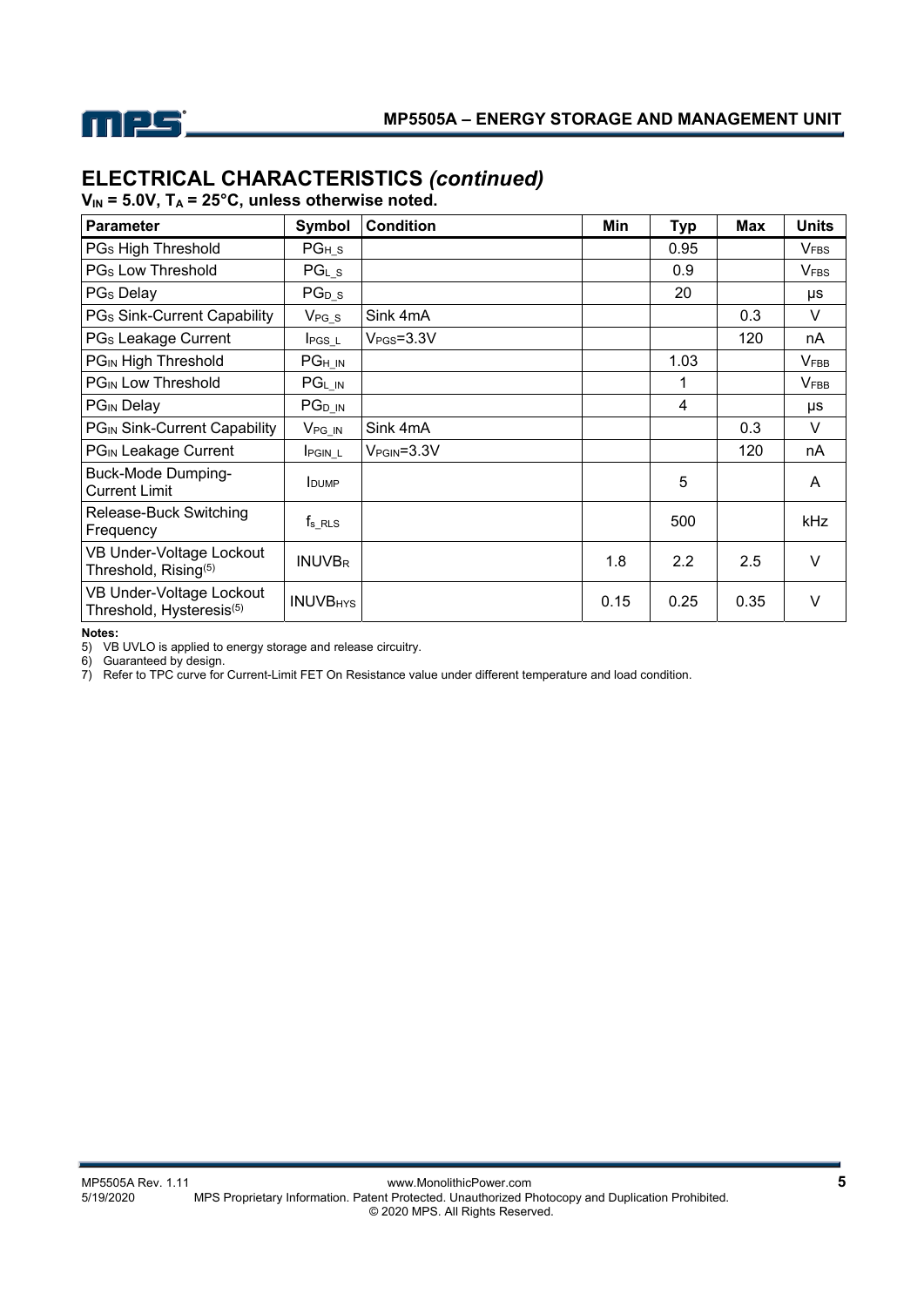

## **TYPICAL PERFORMANCE CHARACTERISTICS**

 $V_{IN}$  = 5V,  $V_{STORAGE}$  = 12V,  $V_{RELEASE}$ =4.2V, L = 4.7 $\mu$ H, T<sub>A</sub> = 25°C, unless otherwise noted.



MP5505A Rev. 1.11<br>5/19/2020 MPS Proprietary Information. Patent Protected. Unauthorized Photocopy and Duplication Prohibited. MPS Proprietary Information. Patent Protected. Unauthorized Photocopy and Duplication Prohibited. © 2020 MPS. All Rights Reserved.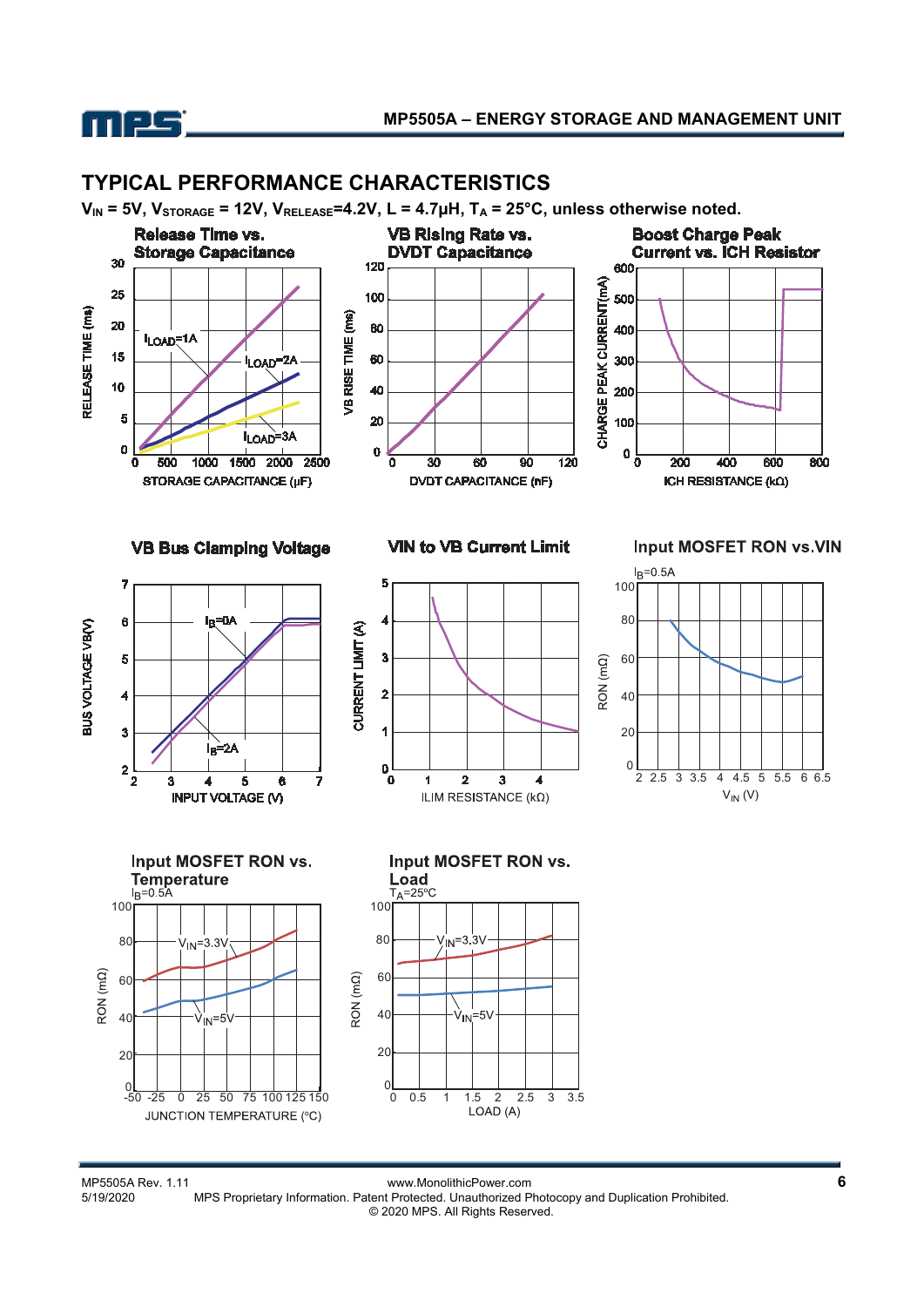

# **TYPICAL PERFORMANCE CHARACTERISTICS** *(continued)*

**Performance waveforms are tested on the evaluation board of the Design Example section.**  V<sub>IN</sub> = 5V, V<sub>STORAGE</sub> = 12V, V<sub>RELEASE</sub>=4.2V, L = 4.7µH, T<sub>A</sub> = 25°C, unless otherwise noted.





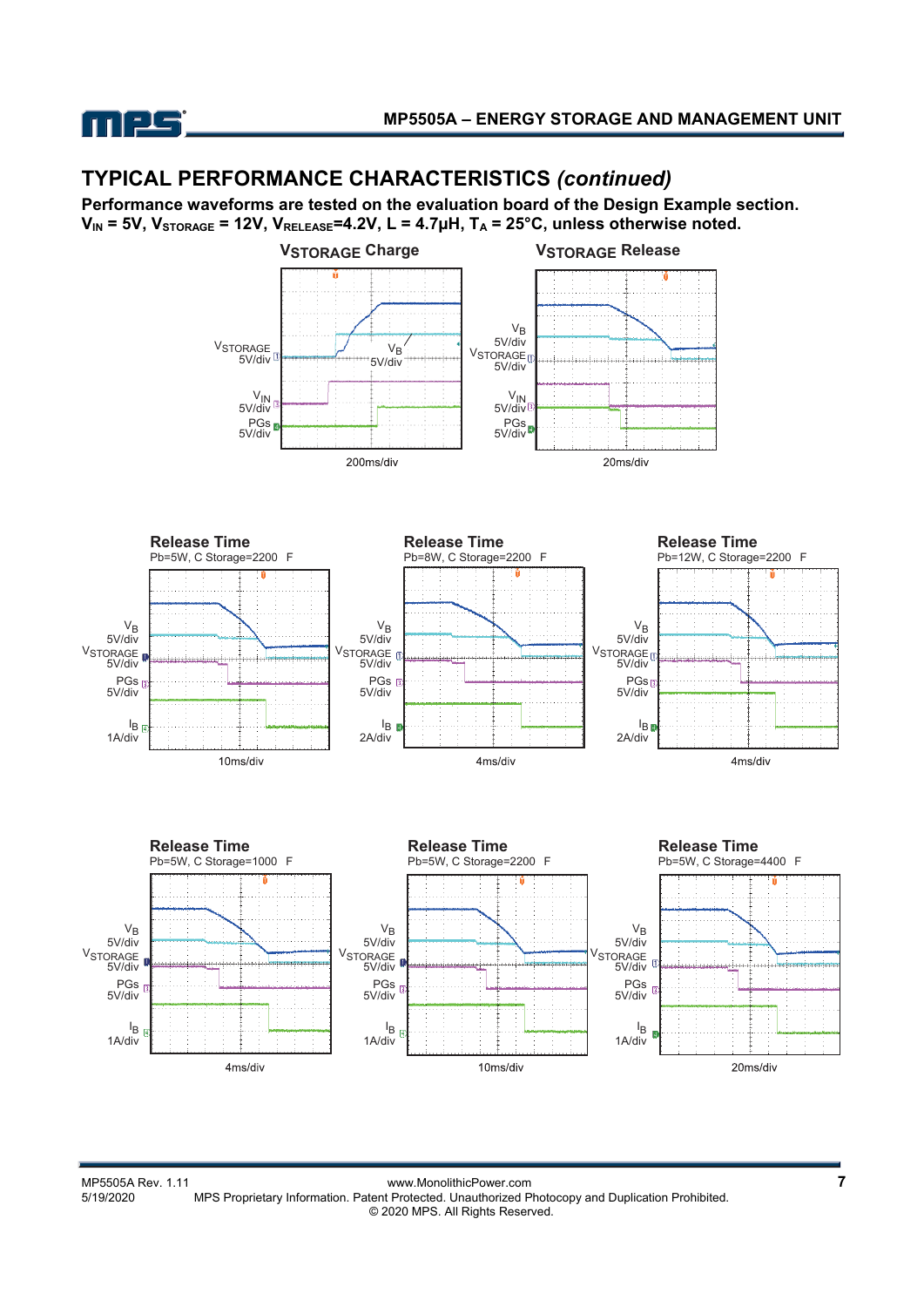

# **PIN FUNCTIONS**

| <b>QFN-20</b><br>$(3mm \times 4mm)$<br>Pin# |                        | Name   Description                                                                                                                                                                                                                                                                                                      |  |  |
|---------------------------------------------|------------------------|-------------------------------------------------------------------------------------------------------------------------------------------------------------------------------------------------------------------------------------------------------------------------------------------------------------------------|--|--|
| 1                                           | <b>DVDT</b>            | Slew-Rate Control Pin for VB Voltage during Start-Up. Connect a capacitor from DVDT<br>to GND to program a different VB charge-up slew rate. Leave DVDT open for the default<br>soft-start time (around 0.9ms from 0V to VIN).                                                                                          |  |  |
| $\overline{2}$                              | <b>TPOR</b>            | Power-On-Reset Delay Time for VB Start-Up. When VIN and EN are ready (after the<br>programmable delay time), VB starts to charge-up. Connect a capacitor between TPOR<br>and GND to select a different delay time. Leave TPOR open for the default power-on-<br>reset delay time (0.4ms).                               |  |  |
| $\mathbf{3}$                                | <b>ILIM</b>            | Input-Current-Limit Setting. Connect a resistor between ILIM and GND to adjust the<br>current limit of the input-current limiter. ILIM CANNOT be left open.                                                                                                                                                             |  |  |
| 4                                           | <b>PG<sub>IN</sub></b> | VB Power Good Indicator. PGIN is an open-drain output. PGIN goes high if the FBB<br>voltage exceeds 1.03×VFBB (0.813V, typically). PGIN goes low if the FBB voltage drops<br>below 1.0×VFBB (0.79V).                                                                                                                    |  |  |
| 5                                           | PG <sub>S</sub>        | Storage Voltage Power Good Indicator. PGs is an open-drain output. PGs goes high if<br>the FBS voltage exceeds $0.95 \times V_{FBS}$ (0.75V). PGs goes low if the FBS voltage drops<br>below $0.9 \times V_{FBS}$ (0.71V).                                                                                              |  |  |
| 6                                           | EN                     | ON/OFF Control pin for MP5505A. When EN is pulled low, all functions of MP5505A are<br>disabled (for both the input-current limiter and the charge/release circuitry). Make sure<br>EN voltage is high during release.                                                                                                  |  |  |
| $\overline{7}$                              |                        | ON/OFF Control Pin for the Charge/Release Circuitry. When ENCH is pulled down, the<br>ENCH release circuitry is disabled. *Note that ENCH needs to be kept high to achieve energy<br>release.                                                                                                                           |  |  |
| 8                                           |                        | PGND   Power Ground.                                                                                                                                                                                                                                                                                                    |  |  |
| 9                                           | SW                     | Switch Output for the Charge/Release Circuitry. Connect a small inductor between SW<br>and VBO.                                                                                                                                                                                                                         |  |  |
| 10                                          | <b>STRG</b>            | Storage Voltage. Connect the appropriate storage capacitors for energy storage and<br>release operation.                                                                                                                                                                                                                |  |  |
| 11                                          | <b>BST</b>             | Bootstrap Pin for the Charge/Release Circuitry. The internal bi-directional switcher<br>requires a bootstrap capacitor (100nF) from BST to SW to supply the high-side switch<br>driver voltage during release.                                                                                                          |  |  |
| 12                                          | <b>CST</b>             | High-Side Switch Driving Voltage Storage. MP5505A supports energy even when<br>storage voltage is close to the VB regulated voltage.                                                                                                                                                                                    |  |  |
| 13                                          | NC.                    | No Connection.                                                                                                                                                                                                                                                                                                          |  |  |
| 14                                          |                        | AGND   IC Signal Ground.                                                                                                                                                                                                                                                                                                |  |  |
| 15                                          | FBB                    | Bus-Voltage Feedback Sense. FBB sets the bus-release voltage.                                                                                                                                                                                                                                                           |  |  |
| 16                                          | <b>FBS</b>             | Storage-Voltage Feedback Sense. FBS sets the storage voltage.                                                                                                                                                                                                                                                           |  |  |
| 17                                          | <b>ICH</b>             | Boost-Mode Current Limit Adjustment. ICH CANNOT be pulled to VCC or pulled to an<br>external voltage source.                                                                                                                                                                                                            |  |  |
| 18                                          | <b>VBO</b>             | Internal Boost. The input voltage after passing through the input isolation FET.                                                                                                                                                                                                                                        |  |  |
| 19                                          | VB                     | Internal-Bus Voltage. Requires a 22µF to 47µF ceramic capacitor as close to VB as<br>possible.                                                                                                                                                                                                                          |  |  |
| 20                                          | <b>VIN</b>             | Input-Supply Voltage. The MP5505A operates from an unregulated 2.7V to 7V input.<br>Place a 0.1µF (or larger) ceramic capacitor as close to VIN as possible. A TVS diode at<br>input is necessary if the VIN voltage spike is high. Refer to the "Selecting Input<br>Capacitor and TVS" section for additional details. |  |  |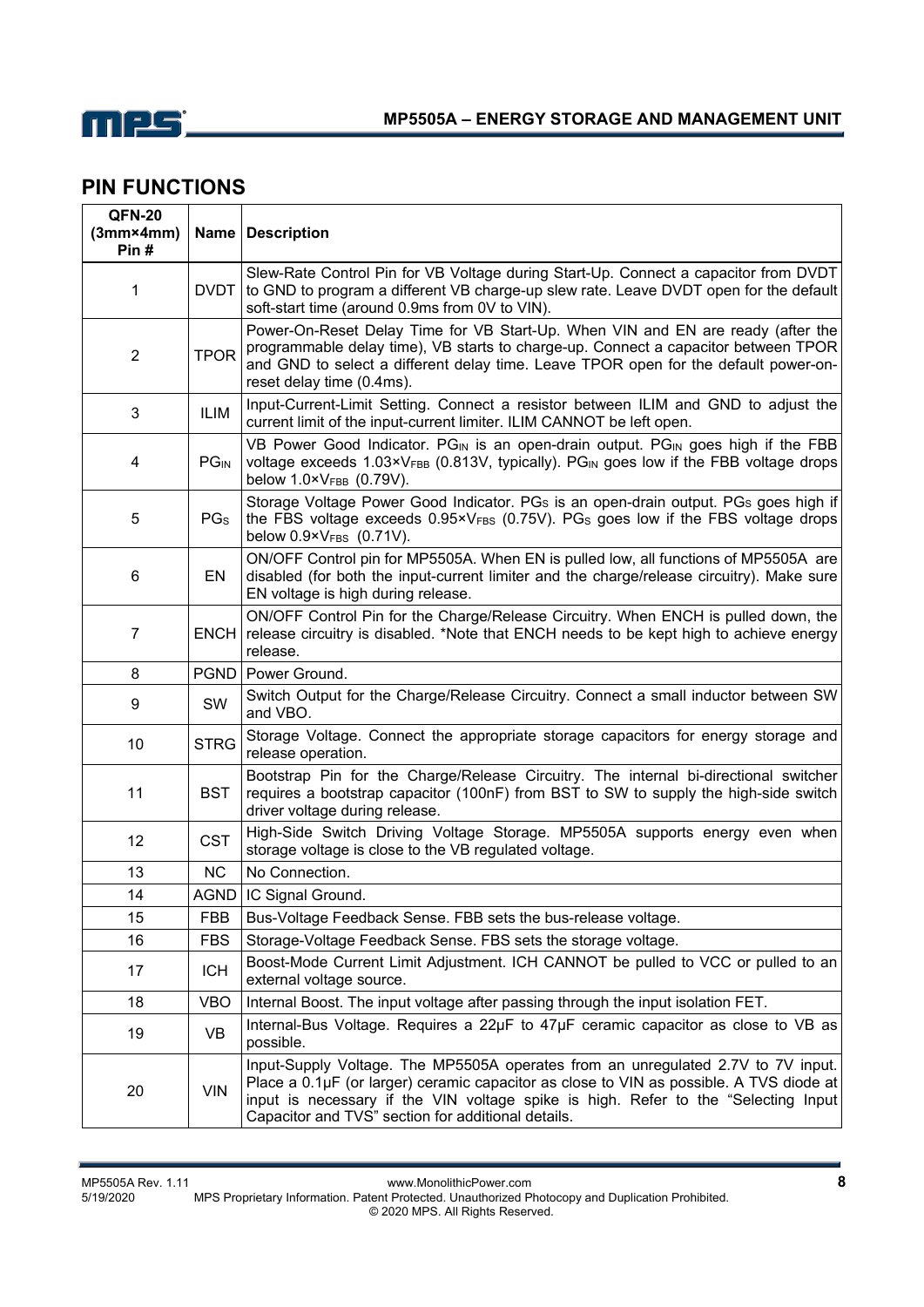

# **FUNCTIONAL BLOCK DIAGRAM**



**Figure 1. Functional Block Diagram**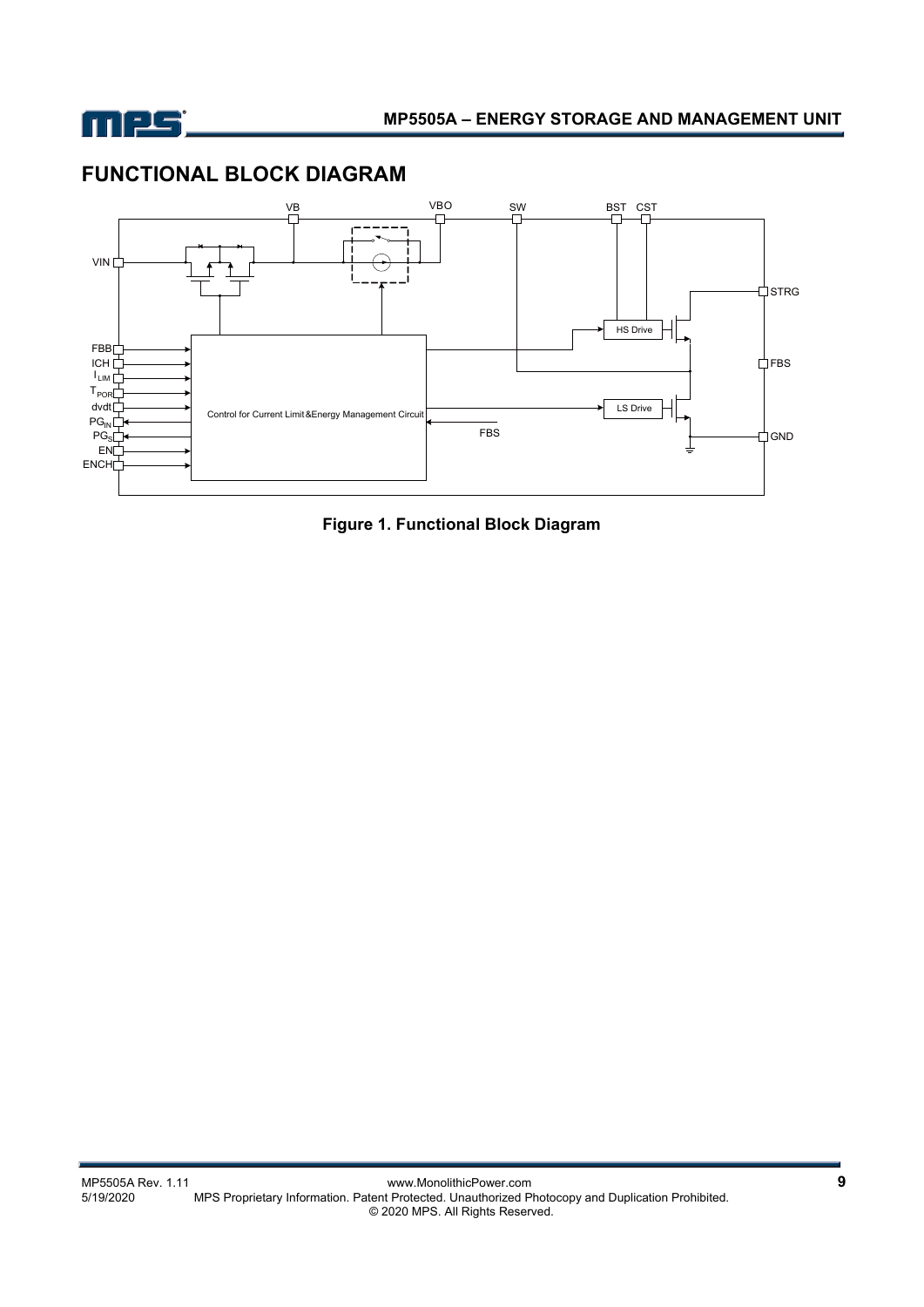

## **OPERATION**

The MP5505A is an energy storage and management unit in a QFN-20 (3mm×4mm) package. It provides a very compact and efficient energy management solution for typical solid-state drive or hard-disk drive applications. MPS patented lossless energy storage and release management circuits use a bi-directional buck/boost converter to achieve optimal energy transfer and provide the most cost-effective energy storage solution.

The integrated boost converter raises the energy-storage voltage level. The storage feedback resistor divider sets the storage voltage. If the input shuts down suddenly, the internal buck converter transfers the energy from the storage capacitor to the bus and holds the bus voltage when the system consumes the energy from the storage capacitor. The buck converter can work in 100% duty cycle operation to deplete fully the stored energy.

#### **Start-Up**

When VIN starts-up, the VB bus voltage is charged from 0 to VIN (nearly). The VB rising slew rate is controlled by DVDT capacitance. This function avoids the input-inrush current and provides protection to the whole system.

EHCH is used to enable the storage charge and release circuitry. If ENCH is already high before VB finishes the DVDT process, the storage charge circuitry works automatically when VIN is higher than the UVLO (2.5V, typically).

The storage charge circuitry operates in two modes: pre-charge mode (where the STRG voltage is charged to the VB voltage using a current source) and boost mode (where the STRG voltage is charged to set the voltage). The pre-charge mode charges the STRG voltage up to the VB voltage using an almost constant current source (around 130mA). When STRG voltage is close to VB and VB voltage is higher than a certain threshold (where the corresponding FBB is higher than 0.813V), boost mode is initiated.

Boost mode charges the STRG voltage to the target voltage. Figure 2 shows the charging build-up process when ENCH is high before VB starts up.

It is recommended strongly to enable ENCH after VB has settled (see Figure 3). Because release mode is triggered when FBB voltage is lower than 0.79V (although there is a 23mV hysteresis between boost mode and release mode, in some high-current charges boost mode can be programmed by ICH), VB voltage may be pulled back low and accidently enter release mode. In order to avoid this, enable ENCH after VB settles. Figure 3 shows the charging build-up process when ENCH is enabled after VB settles.



#### **Figure 3. Charging Process when EN and ENCH Are Separated**

#### **Storage Voltage**

After the start-up period, the internal boost converter regulates automatically the storage voltage to a set value. The MP5505A uses burst mode to minimize the converter's power loss. When the storage voltage drops below the set voltage, burst mode initiates and charges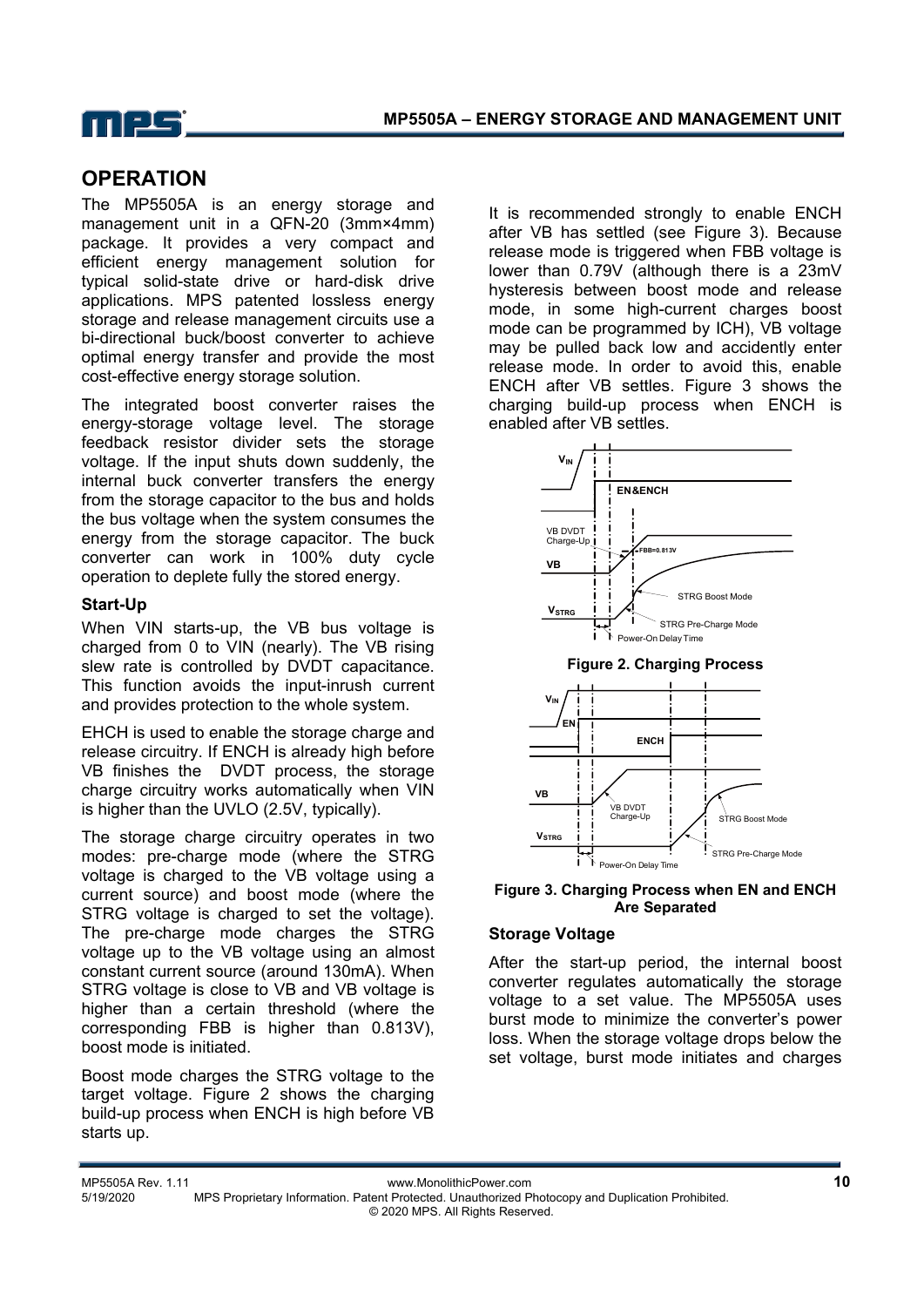

the storage capacitor. During the burst period, the current limit and the low-side MOSFET (LS-FET) control the switch. When the LS-FET turns on, the inductor current increases until it reaches its current limit. The boost-current limit can be programmed by an ICH resistor. By floating ICH, the boost-current limit is around 500mA. After hitting the current limit, the LS-FET turns off for the set minimum off-time. At the end of this minimum off-time, if the feedback voltage remains below the 0.79V internal reference, the LS-FET turns on again; otherwise the MP5505A waits until the voltage drops below the threshold before turning on the LS-FET.

#### **Release**

The MP5505A monitors continuously the input and bus voltages. Once the bus voltage drops below the selected release voltage (such as when losing input power), the internal boost converter stops charging and works in buckrelease mode. In buck mode, the part transfers energy from the high-voltage storage capacitor to the low-voltage bus capacitor. Determine the release voltage by selecting resistor values for the bus resistor divider.



**Figure 4. Release Times** 

The released buck applies the fixed-frequency constant-on-time (COT) control and enables the fast transition between the charge and release modes. The buck converter works at 100% duty cycle until the storage-capacitor voltage approaches the bus voltage. Then the storage and bus voltages drop until they reach the DC-DC converter's UVLO (see Figure 4).

#### **Input-Current Limit**

The input-current limiter controls carefully the input-inrush current of the internal hot-swap MOSFET to prevent an inrush current from the input to the bus. A capacitor connected to dv/dt sets the soft-start time. Despite the soft-start process, ILIM can limit the steady-state current. Connect a resistor between ILIM and GND to set the current limit.

#### **Reverse-Current Protection**

The hot-swapping circuit uses reverse-current protection to prevent the storage energy from transferring back to the input when energy is released from the storage capacitors to bus. The hot-swap MOSFET turns on when the input voltage exceeds the VIN UVLO threshold during start-up (or when input voltage is about 0.2V higher than VB voltage). The hot-swap MOSFET turns off when input voltage falls below the bus voltage during release (or input falls below the  $PG_{IN}$  threshold).

### **Start-Up Sequencing**

Connect a capacitor across DVDT to program the soft-start time; during soft-start, the energy storage capacitors will charge. Very short dv/dt times can trigger the current-limit threshold. Select the DVDT capacitor based on the storage capacity.

### **Storage Power-Good Indicator (PGs)**

When the voltage on FBS (storage feedback) drops below  $0.9 \times V_{FBS}$ , the MP5505A pulls PGs low internally. When the FBS voltage is above  $0.95 \times V_{FBS}$ , PG<sub>s</sub> goes high.

### **Bus Power-Good Indicator (PGIN)**

When the voltage on FBB (bus feedback) falls below 1.0× $V_{FBB}$ , the MP5505A pulls PG<sub>IN</sub> low to indicate the releasing status. When MP5505A works in boost mode,  $PG_{IN}$  is pulled high to indicate the charging status.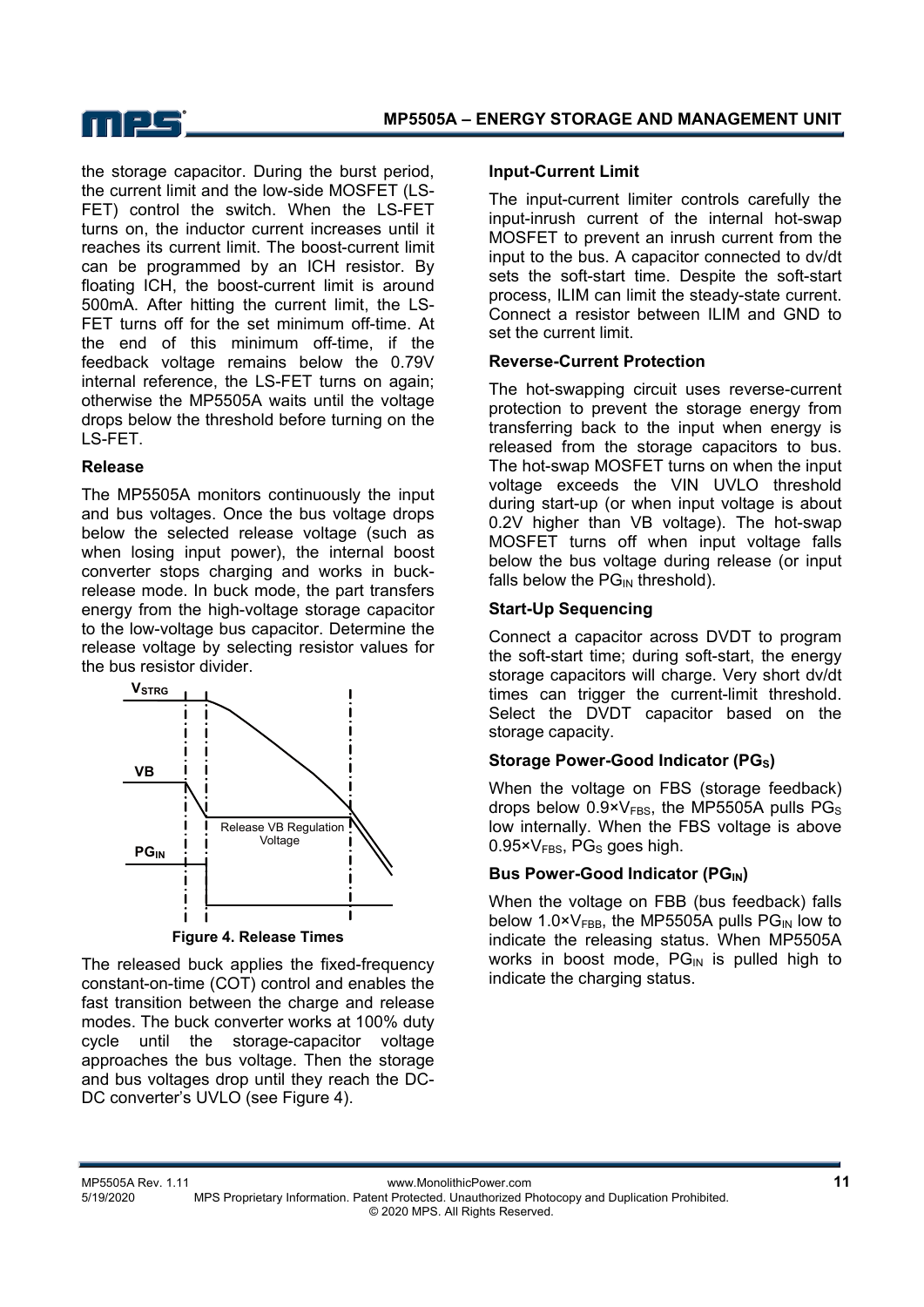

### **APPLICATION INFORMATION**

#### **Selecting Input Capacitor and TVS**

Capacitors at VIN are recommended to absorb possible voltage spikes during input-power turn on, input-switch hard off (during power off), or other special conditions. The application determines the capacitor. For example, if the input-power trace is too long (with higher parasitic inductance) during the input-switch hard-off period, more energy pumps into the input. This means more input capacitors are needed to ensure the input voltage spike stays in a safe range. Use a 0.1uF (or larger) capacitor based on the spike condition.

Keep inrush-current requirements in mind when selecting an input capacitor. Typically, more input capacitors result in a higher input-inrush current during hot-plugging. A smaller input capacitor is needed for a smaller inrush current. MP5505A works normally with a very small input capacitor. However, this leads to a possible high-voltage spike. An efficient solution is to add a TVS diode at the input to absorb the possible input-voltage spike. At the same time, keep the inrush current small during hot-plugging. A typical TVS diode, like SMA6J5.0A, is recommended.

#### **Setting the Storage Voltage**

Set the storage voltage by choosing the external feedback resistors R11 and R12 shown in Figure 5.



**Figure 5. Storage Feedback Circuit** 

The storage voltage is determined by:

$$
V_{\text{STORAGE}} = (1 + \frac{R11}{R12}) \times V_{\text{FBS}}
$$

Where  $V_{FBS}$  is 0.79V, typically. R11 and R12 are not critical for normal operation. Select R11 and R12 higher than 10kΩ to account for the bleed current. For example, if R12 is 14kΩ, R11 is then:

$$
R11 = \frac{14k\Omega \times (V_{\text{STORAGE}} - V_{\text{FBS}})}{V_{\text{FBS}}}
$$

For a 12V storage voltage, R11 is 200kΩ.

Table 1 lists the recommended resistors for different storage voltages.

| VSTORAGE(V) | $R11 (k\Omega)$ | $R12 (k\Omega)$ |
|-------------|-----------------|-----------------|
|             |                 |                 |
|             | 200             |                 |
|             |                 |                 |

#### **Select Release Voltage and VBus Capacitors**

Select the release voltage by choosing the external feedback resistors R1 and R2 (see Figure 6).

Similarly, the release voltage is:

$$
V_{RELEASE} = (1 + \frac{R1}{R2}) \times V_{FBB}
$$

 $V_{FBR}$  is 0.79V, typically. However, R1 and R2 not only determine the release voltage, but also affect stability. Since the release-buck mode works in COT mode, avoid small resistor values to ensure a sufficient voltage ramp. Generally, choose R1//R2≥20kΩ for stable performance with  $C_B = 22\mu F$ . Table 2 lists the recommended resistor values for different release voltages.



**Figure 6. Release Feedback Circuit** 

| <b>Table 2. Resistor Pairs for VRELEASE</b> |
|---------------------------------------------|
|---------------------------------------------|

| <b>VRELEASE (V)</b> | $R1$ (k $\Omega$ ) | $R2$ (kΩ) |
|---------------------|--------------------|-----------|
|                     |                    | 24.3      |
| <u>, g</u>          |                    |           |

#### **Selecting the Storage Capacitor**

The storage capacitor stores energy during normal operation and releases this energy to VB

MP5505A Rev. 1.11 www.MonolithicPower.com **12** 5/19/2020 MPS Proprietary Information. Patent Protected. Unauthorized Photocopy and Duplication Prohibited. © 2020 MPS. All Rights Reserved.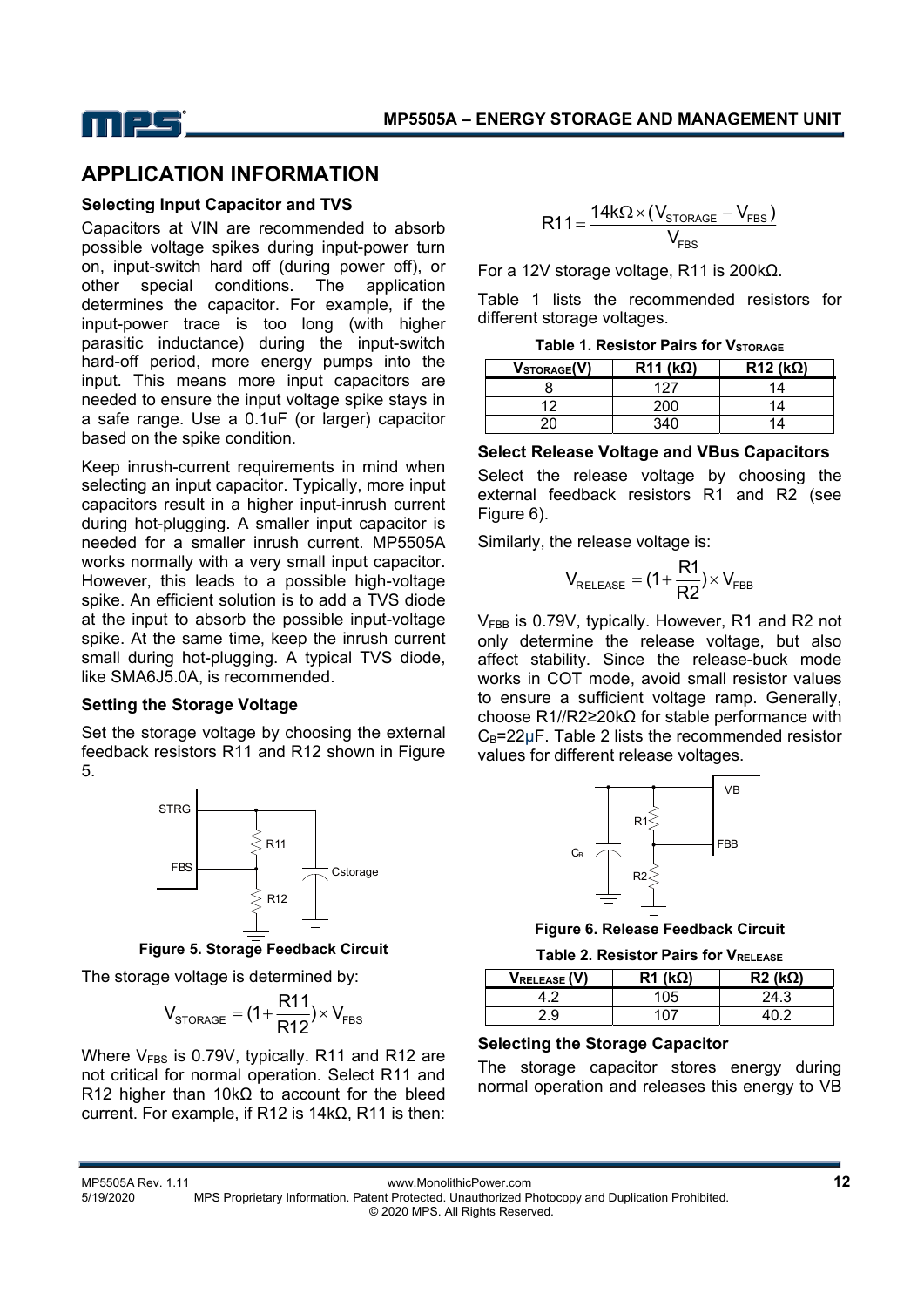

when VIN loses input power. Use a generalpurpose electrolytic capacitor or low-profile POS capacitor for most applications. One 4.7uF ceramic capacitor is recommended if the electrolytic capacitor ESR is high.

Select a storage capacitor with a voltage rating that exceeds the targeted storage voltage. Consider the capacitance reduction with the DC voltage offset when choosing the capacitors. Different capacitors have a different capacitance de-rating performance. Choose a capacitor with enough voltage rating to guarantee enough capacitance.

The required capacitance depends on the length of the "dying gasp" for a typical application. Assume the release current is IRELEASE when VB voltage is regulated at  $V_{\text{RELEASE}}$  for the DC-DC converter, the storage is  $V<sub>STORAGE</sub>$ , and the required dying gasp time is τ<sub>DASP</sub>. The required storage capacitance is then:

$$
C_{\text{S}} = \frac{2 \times V_{\text{RELEASE}} \times I_{\text{RELEASE}} \times \tau_{\text{DASP}}}{V_{\text{STORAGE}}^2 - V_{\text{RELEASE}}^2}
$$

Consider the power loss during release; the buck converter can run up to 90% efficiency in most applications. Select storage capacitance at 1.1xCs to ensure enough releasing time. If  $I_{RELEASE}$ =1A,  $\tau_{DASP}$ =20ms,  $V_{STORAGE}$ =12V, and  $V_{\text{RFI FASF}} = 4.2V$ , then the required storage capacitance is 1500μF.

For typical applications using a 5V input supply, set the storage voltage above 10V to utilize fully the high-voltage energy and minimize the storage capacitance requirements. Generally, use the 16V POS capacitor or 25V electrolytic capacitors.

### **Selecting the External Diode**

An external diode parallel with the high-side power MOSFET (HS-FET) is optional for normal charge mode operation. This diode improves the boost efficiency if the boost peak current is high. The voltage rating should be higher than the storage voltage, and the current rating should be higher than the current programmed by ICH.

### **Setting the Input Hot-Swap Current Limit**

Connect a resistor from ILIM to GND to set the current-limit value. For example, a 1.2kΩ resistor sets the current limit to about 4.1A. Table 3 lists the recommended resistors for different current limit values.

| -------      |                         |  |
|--------------|-------------------------|--|
| $I_{LIM}(A)$ | $R_{LIM}$ (k $\Omega$ ) |  |
| 4.6          | 1.07                    |  |
| 41           | 1.2                     |  |
| 3.7          | 1.4                     |  |
| 1.6          | 32                      |  |

#### **Input Hot-swap Voltage Drop**

MP5505A integrates one back-to-back MOSFET between VIN and VB for current limit and reverse current blocking. The voltage drop on this FET may affect application when VIN voltage is low. One load switch such as MP5090 is suggested to place in parallel with MP5005A input hot-swap MOSFET, as Figure 7 block diagram. In this application, OUT1 and OUT2 of MP5090 must be connected together without capacitor to GND. PGB of MP5505A will enable MP5090 and provide much lower resistance between VIN and VB power, while providing reverse current block at the same time.





### **Selecting the Inductor**

The inductor is necessary to supply constant current to the load. Since boost mode and buck mode share the same inductor, and generally the buck mode current is higher, an inductor that at least supports the buck mode releasing current is recommended.

Select the inductor based on the buck-release mode. If the storage voltage is  $V_s$ , then the release voltage is  $V_R$  and the buck running is fixed at a 500kHz frequency. The inductance value can be calculated by:

$$
L = \frac{V_R}{\Delta I_L \times F_{sw}} \times (1 - \frac{V_R}{V_s})
$$

MP5505A Rev. 1.11 www.MonolithicPower.com **13**

5/19/2020 MPS Proprietary Information. Patent Protected. Unauthorized Photocopy and Duplication Prohibited. © 2020 MPS. All Rights Reserved.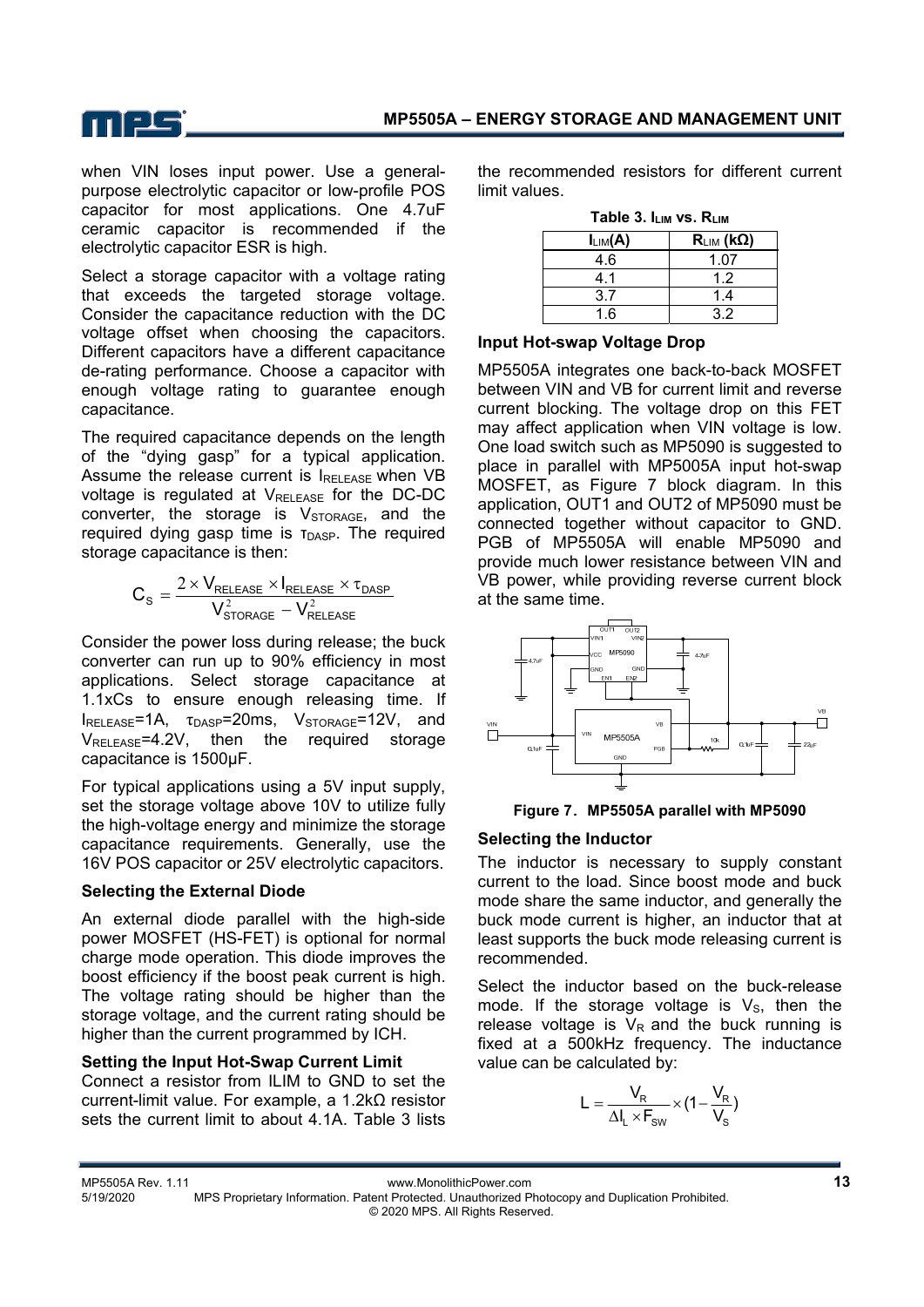

Where ∆IL is the peak-to-peak inductor-ripple current (which can be set in the range of 30% to 40% of the full releasing current).

The inductor should not saturate under the maximum inductor peak current.

#### **Setting the Power-On Reset Delay Time**

Connect a capacitor to TPOR to set the poweron-reset delay time. Leave TPOR floating for the default delay time (around 0.4ms). Table 4 lists the recommended capacitors for different delay times. In order to eliminate the power-on-reset delay, connect TPOR directly to VIN.

|  |  |  | Table 4. Reset Delay vs. Capacitor Value |  |
|--|--|--|------------------------------------------|--|
|--|--|--|------------------------------------------|--|

| $T_D$ (mS) | $C_{TPOR}(nF)$ |
|------------|----------------|
| 100        | 100            |
| 500        | 500            |

#### **Setting the Bus Voltage Rise Time**

Connect a capacitor to the DVDT to set the bus voltage start-up slew rate and soft-start time. Leave DVDT floating for the default soft-start time (around 0.9ms from 0V to 5V). Table 5 lists the recommended capacitors for different softstart times at a 5V input condition.

#### **Table 5. Soft-Start vs. Capacitor Value**

| $T_{R}$ (mS) | $C_{\text{dv/dt}}$ (nF) |  |
|--------------|-------------------------|--|
| 10           | 10                      |  |
| 100          | 1ሰሰ                     |  |

#### **PCB Layout**

- 1) Use short, wide, and direct traces in the high-current paths (VIN, VB, VBO, SW, STRG, and GND).
- 2) Place the decoupling capacitor across VB and GND as close as possible.
- 3) Place the decoupling capacitor across STRG and GND as close as possible.
- 4) Keep the switching node SW short and away from the feedback network.
- 5) Place the external feedback resistors next to the FB pins.
- 6) Keep the BST voltage path (BST, C6, R10, and SW) as short as possible.

A 4-layered layout is recommended to achieve better thermal performance and simplify layout.



**Schematic for Layout**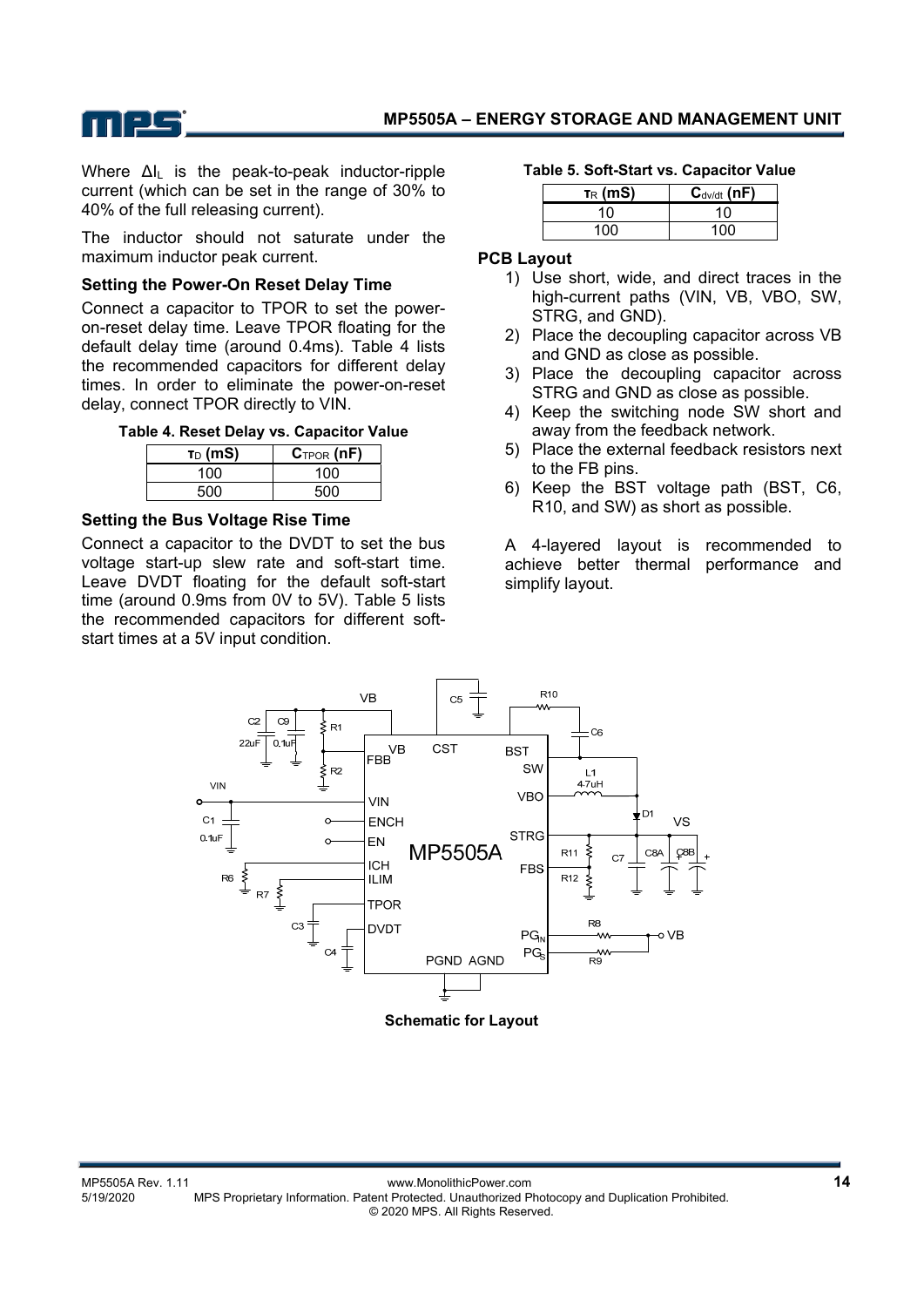

**Please use the following figures as a sample layout (with four layers).** 



**Inner Layer 1:** 





**Bottom Layer:** 



**Figure 8. Layout Recommendation**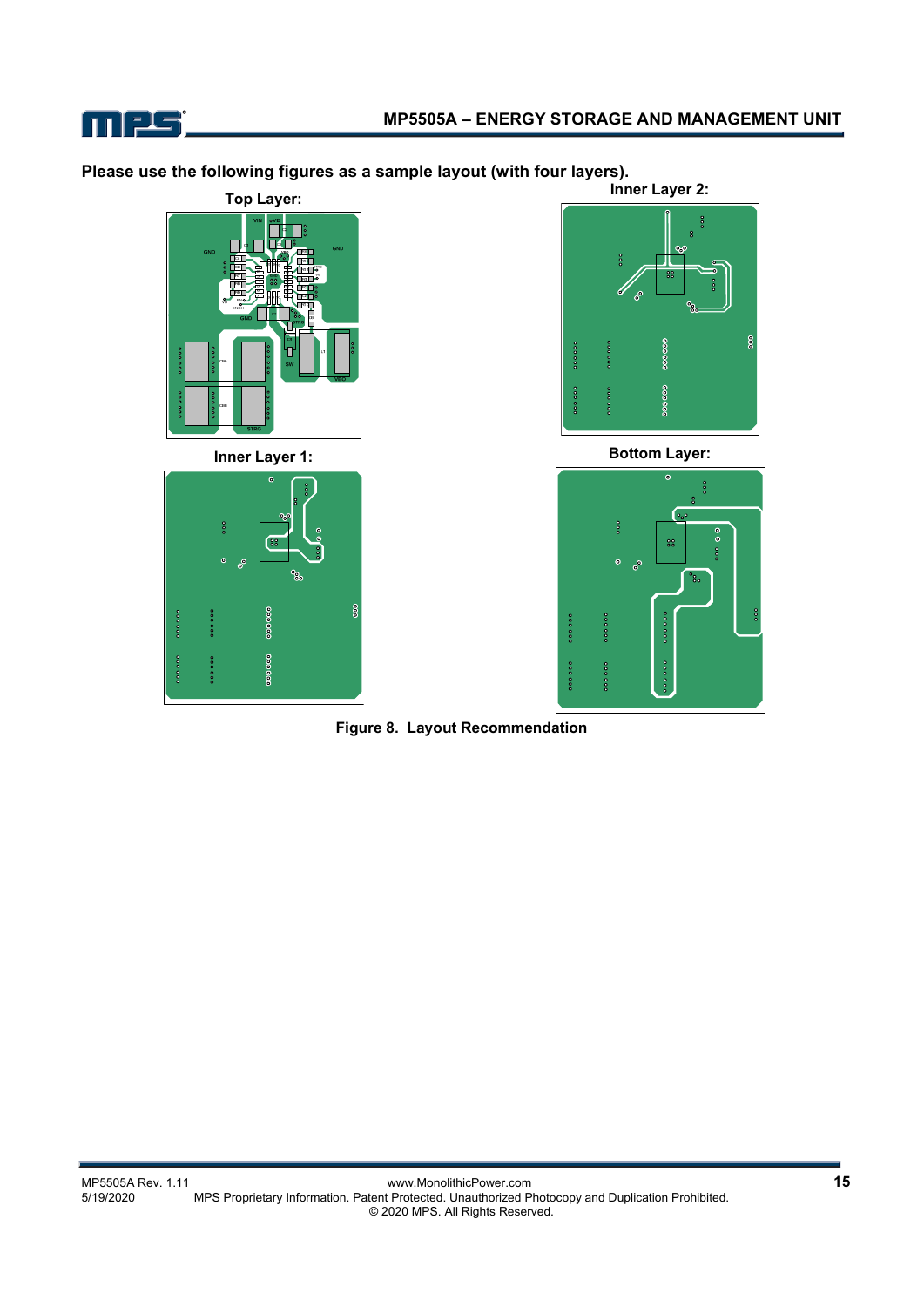

#### **Design Example**

Table 6 below is a design example following the application guidelines for the specifications:

#### **Table 6. Design Example**

| <b>Parameter</b>                                   | Symbol           | <b>Value</b> | <b>Units</b> |
|----------------------------------------------------|------------------|--------------|--------------|
| Input Voltage                                      | V <sub>IN</sub>  | 5            |              |
| Charge Voltage                                     | Vstrg            | 12           | V            |
| Regulated-Bus<br>Voltage at Pfail                  | V <sub>RLS</sub> | 4.2          |              |
| Boost Mode Max<br><b>Charge Current</b>            | <b>I</b> CHARGE  | 0.5          | А            |
| <b>Buck Mode Max</b><br>Output Current at<br>Pfail | RELEASE          | 3            | А            |

The detailed application schematic is shown in Figure 9. The typical performance and circuit waveforms have been shown in the "Typical Performance Characteristics" section on page 6. For more device applications, please refer to the related evaluation board datasheets.



**Figure 9. Detailed Application Schematic**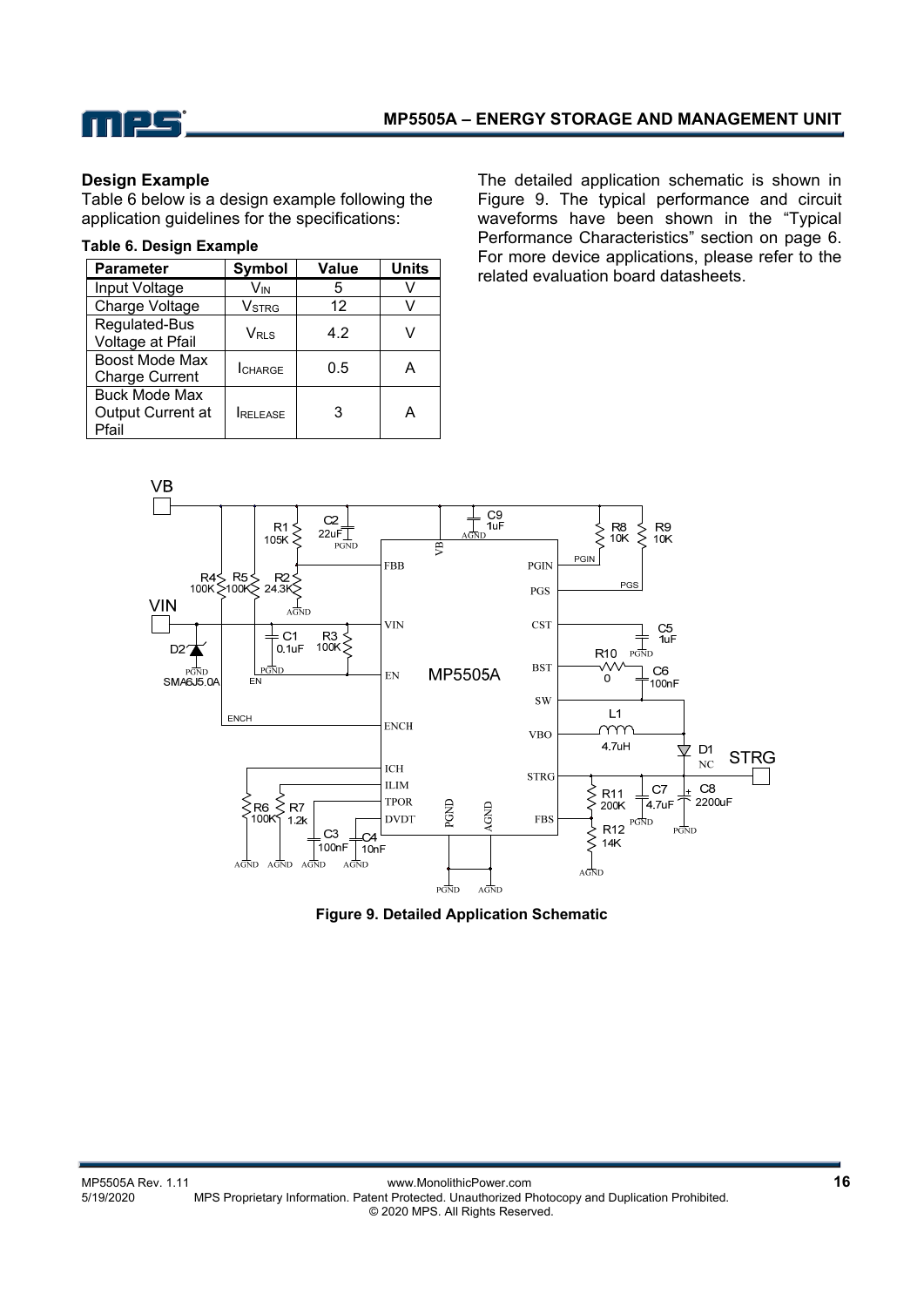

# **PACKAGE INFORMATION**



**TOP VIEW** 



**BOTTOM VIEW** 







#### **RECOMMENDED LAND PATTERN**

### **NOTE:**

1) ALL DIMENSIONS ARE IN MILLIMETERS. 2) EXPOSED PADDLE SIZE DOES NOT INCLUDE **MOLD FLASH.** 3) LEAD COPLANARITY SHALL BE 0.10 MILLIMETERS MAX. 4) JEDEC REFERENCE IS MO-220. 5) DRAWING IS NOT TO SCALE.

MP5505A Rev. 1.11 www.MonolithicPower.com **17** MPS Proprietary Information. Patent Protected. Unauthorized Photocopy and Duplication Prohibited. © 2020 MPS. All Rights Reserved.